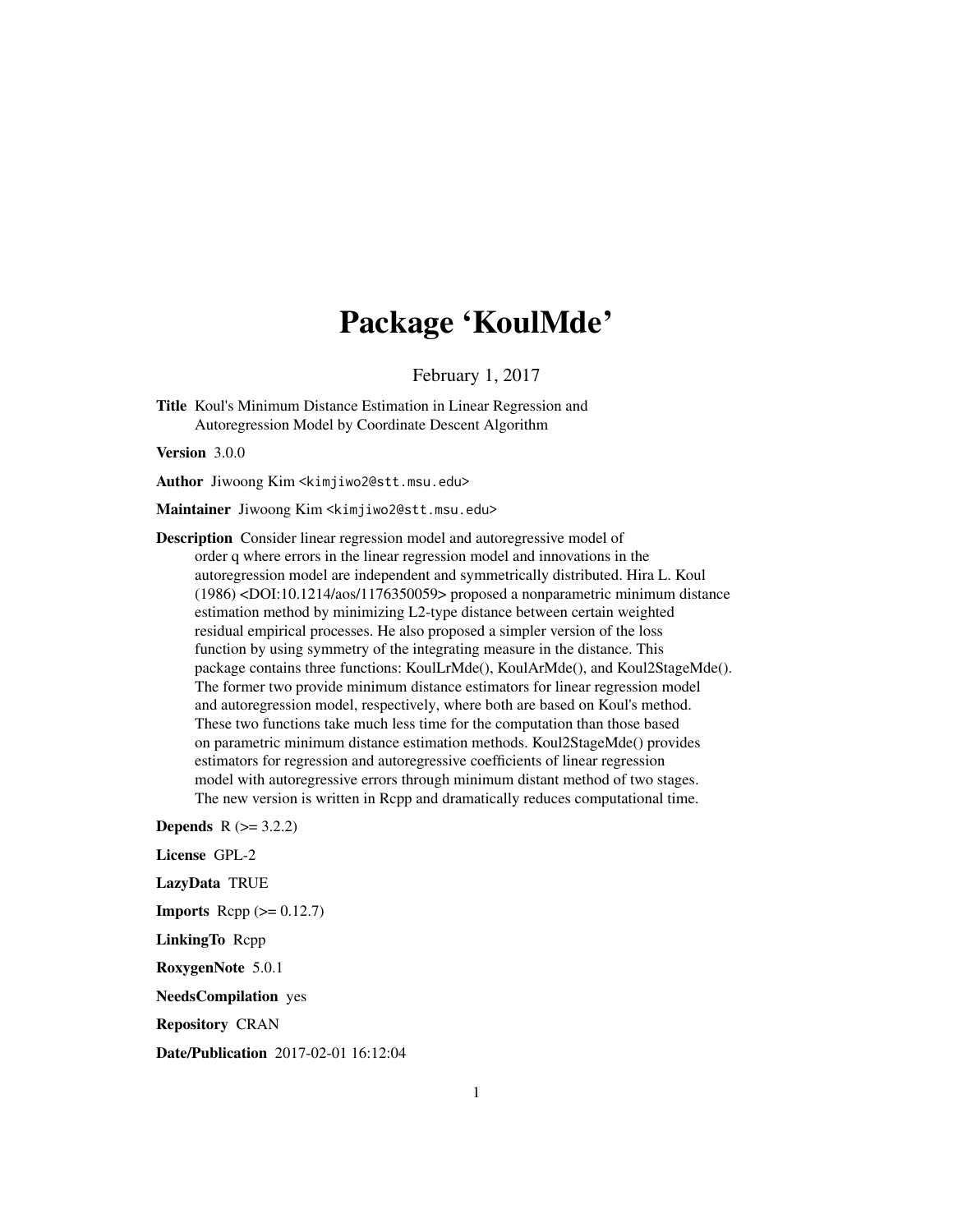### <span id="page-1-0"></span>R topics documented:

| Index |  |  |  |  |  |  |  |  |  |  |  |  |  |  |  |  |  |  |  |
|-------|--|--|--|--|--|--|--|--|--|--|--|--|--|--|--|--|--|--|--|

| Koul2StageMde | Two-stage minimum distance estimation in linear regression model |  |  |  |
|---------------|------------------------------------------------------------------|--|--|--|
|               | with autoregressive error.                                       |  |  |  |

#### Description

Estimates both regression and autoregressive coefficients in the model  $Y = X\beta + \epsilon$  where  $\epsilon$  is autoregressive process of known order q

#### Usage

Koul2StageMde(Y, X, D, b0, RegIntMeasure, AR\_Order, ArIntMeasure)

#### Arguments

| Y             | - Vector of response variables in linear regression model.                                                                                       |
|---------------|--------------------------------------------------------------------------------------------------------------------------------------------------|
| $\mathsf{X}$  | - Design matrix of explanatory variables in linear regression model.                                                                             |
| D             | - Weight Matrix. Dimension of D should match that of X. Default value is XA<br>where $A=(X'X)^\wedge(-1/2)$ .                                    |
| b0            | - Initial value for beta.                                                                                                                        |
| RegIntMeasure | - Symmetric and $\sigma$ -finite measure used for estimating $\beta$ . Either Lebesgue or<br>Degenerate measure.                                 |
| AR_Order      | - Order of the autoregressive error.                                                                                                             |
| ArIntMeasure  | - Symmetric and $\sigma$ -finite measure used for estimating autoregressive coefficients<br>of the error. Either Lebesgue or Degenerate measure. |

#### Value

MDE1stage - The list of the first stage minimum distance estimation result. It contains betahat1stage, residual1stage, and rho1stage.

- betahat1stage The first stage minimum distance estimators of regression coefficients.
- residual1stage Residuals after the first stage minimum distance estimation.
- rho1stage The first stage minimum distance estimators of autoregressive coefficients of the error.

MDE2stage - The list of the second stage minimum distance estimation result. It contains betahat2stage, residual2stage, and rho2stage.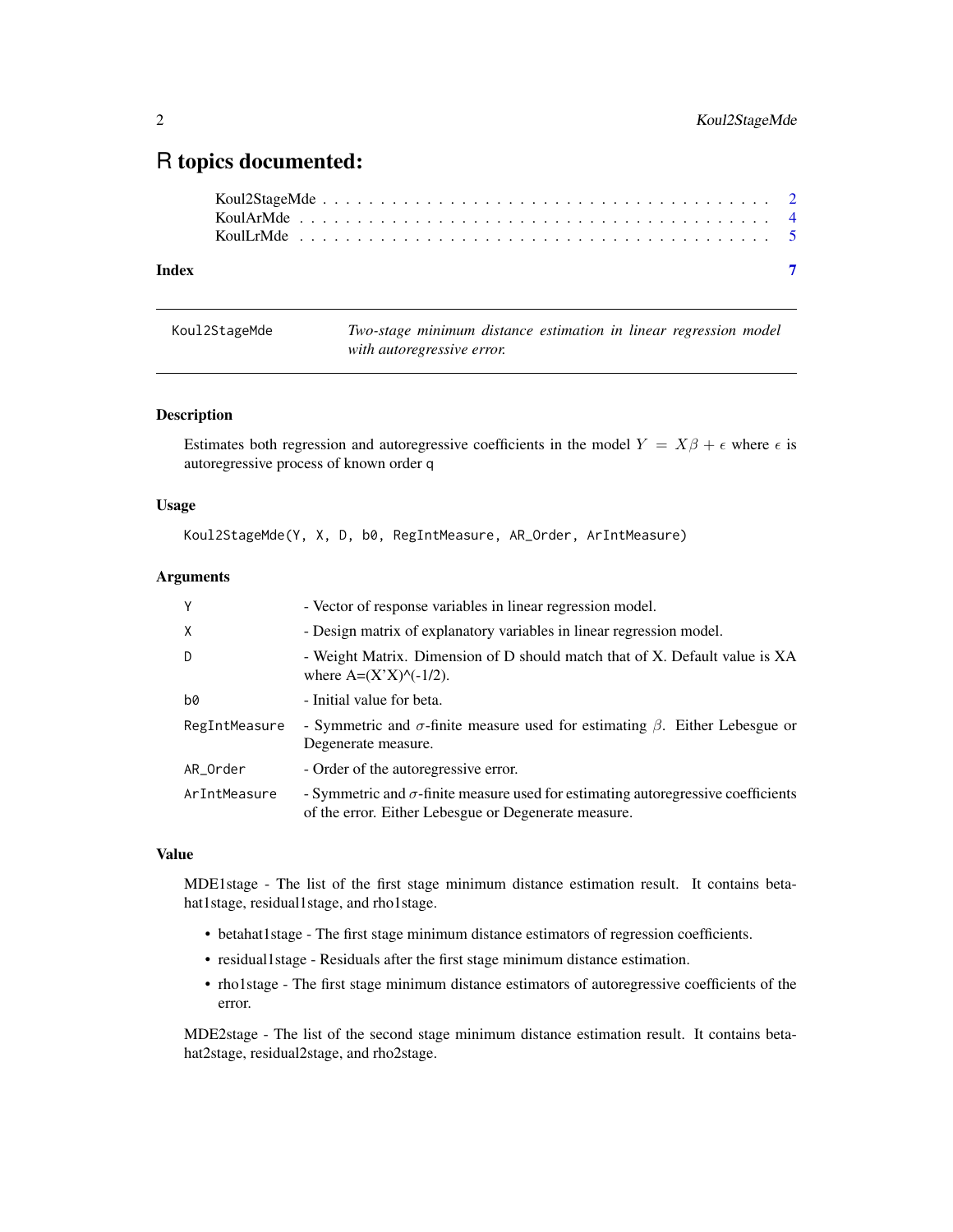- betahat2stage The second stage minimum distance estimators of regression coefficients.
- residual2stage Residuals after the second stage minimum distance estimation.
- rho2stage The second stage minimum distance estimators of autoregressive coefficients of the error.

#### References

[1] Koul, H. L (1985). Minimum distance estimation in linear regression with unknown error distributions. Statist. Probab. Lett., 3 1-8.

[2] Koul, H. L (1986). Minimum distance estimation and goodness-of-fit tests in first-order autoregression. Ann. Statist., 14 1194-1213.

[3] Koul, H. L (2002). Weighted empirical process in nonlinear dynamic models. Springer, Berlin, Vol. 166

#### See Also

KoulArMde() and KoulLrMde()

#### Examples

```
####################
n < -10p \le -3X <- matrix(runif(n*p, 0,50), nrow=n, ncol=p) #### Generate n-by-p design matrix X
beta <- c(-2, 0.3, 1.5) #### Generate true beta = (-2, 0.3, 1.5)'
rho \leq 0.4 \qquad \qquad \qquad \qquad \qquad \qquad \qquad \qquad \qquad \qquad \qquad \qquad \qquad \qquad \qquad \qquad \qquad \qquad \qquad \qquad \qquad \qquad \qquad \qquad \qquad \qquad \qquad \qquad \qquad \qquad \qquad \qquad \qquad \qquad \qeps <- vector(length=n)
xi <- rnorm(n, 0,1) #### Generate innovation from N(0,1)
                                             #### Generate autoregressive process of order 1
for(i in 1:n){
 if(i == 1){eps[i] \leftarrow xi[i]}else[ise{eps[i] <- rho*eps[i-1] + xi[i]}
}
Y <- X%*%beta + eps
#####################
D <- "default" \qquad \qquad #### Use the default weight matrix
b0 <- solve(t(X)%*%X)%*%(t(X)%*%Y) #### Set initial value for beta
Lx <- "Lebesgue" \qquad \qquad \qquad ##### Define Lebesgue measure
MDEResult <- Koul2StageMde(Y,X, "default", b0, Lx, 1, Lx)
MDE1stageResult <- MDEResult[[1]]
MDE2stageResult <- MDEResult[[2]]
beta1 <- MDE1stageResult$betahat1stage
residual1 <- MDE1stageResult$residual1stage
rho1 <- MDE1stageResult$rhohat1stage
beta2 <- MDE2stageResult$betahat1stage
residual2 <- MDE1stageResult$residual2stage
rho2 <- MDE2stageResult$rhohat1stage
```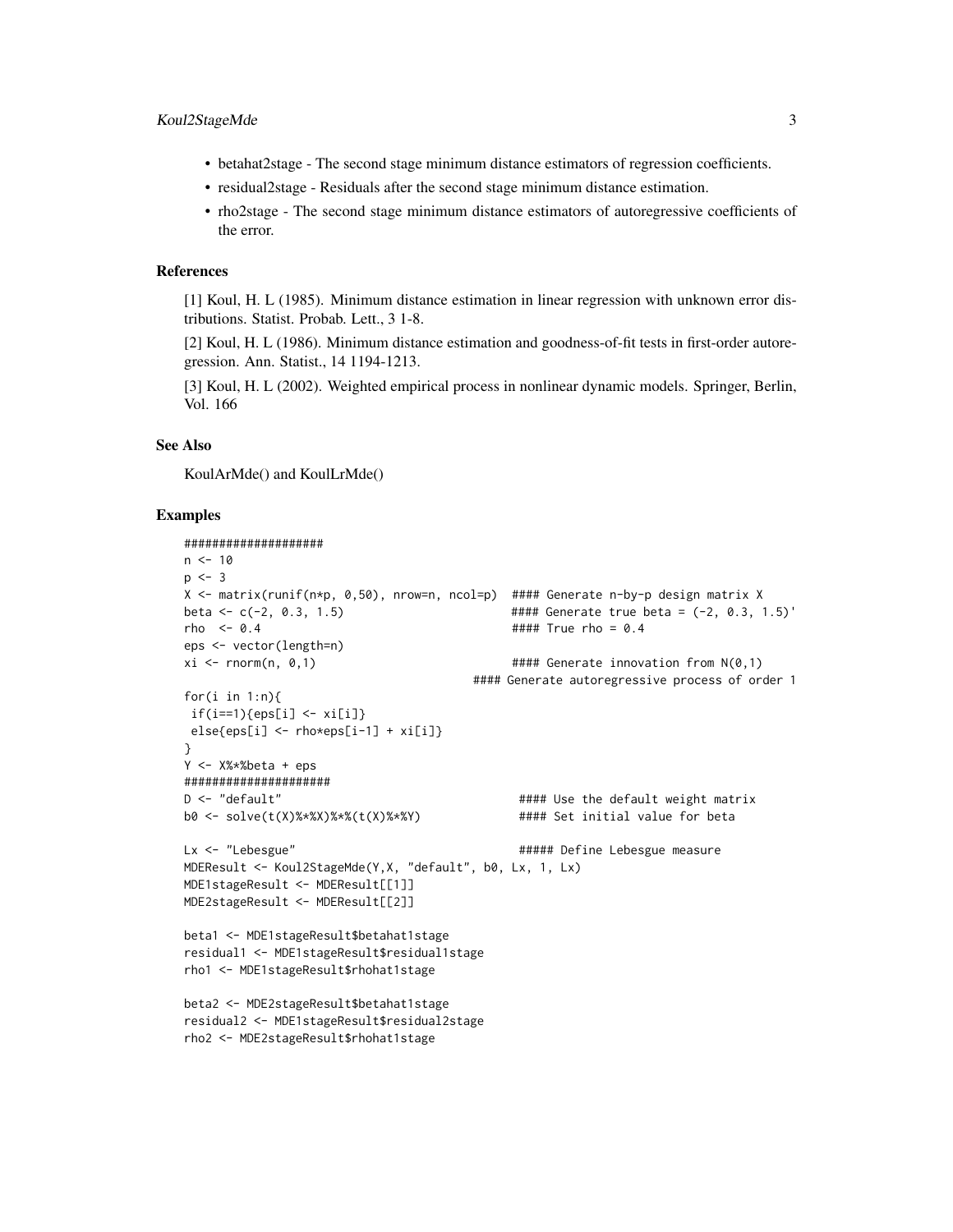<span id="page-3-0"></span>

#### Description

Estimates the autoressive coefficients in the  $X_t = \rho' Z_t + \xi_t$  where  $Z_t$  is the vector of q observations at times  $t - 1, ..., t - q$ .

#### Usage

KoulArMde(X, AR\_Order, IntMeasure)

#### Arguments

| X          | - Vector of n observed values.            |
|------------|-------------------------------------------|
| AR Order   | - Order of the autoregression model.      |
| IntMeasure | - Symmetric and $\sigma$ -finite measure. |

#### Value

rhohat - Minimum distance estimator of  $\rho$ .

residual - Residuals after minimum distance estimation.

#### References

[1] Koul, H. L (1985). Minimum distance estimation in linear regression with unknown error distributions. Statist. Probab. Lett., 3 1-8.

[2] Koul, H. L (1986). Minimum distance estimation and goodness-of-fit tests in first-order autoregression. Ann. Statist., 14 1194-1213.

[3] Koul, H. L (2002). Weighted empirical process in nonlinear dynamic models. Springer, Berlin, Vol. 166

#### See Also

KoulLrMde() and Koul2StageMde()

#### Examples

```
##### Generate stationary AR(2) process with 10 observations
n < -10q \leq -2rho <- c(-0.2, 0.8) ##### Generate true parameters rho = (-0.2, 0.8)'eps <- rnorm(n, 0,1) ##### Generate innovations from N(0,1)
X \leftarrow \text{rep}(\emptyset, \text{times=n})for (i in 1:n){
 tempCol <- rep(0, times=q)
```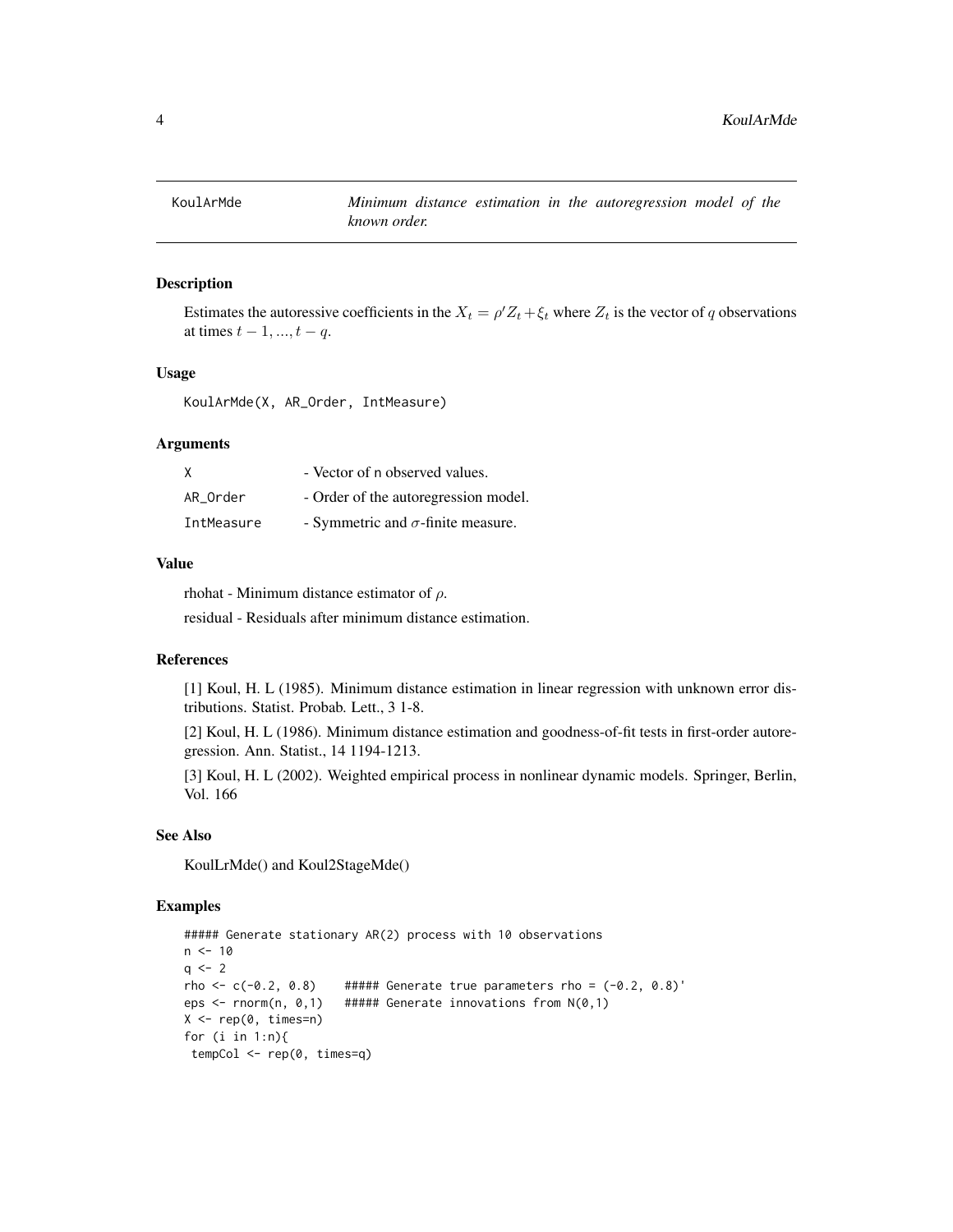#### <span id="page-4-0"></span>KoulLrMde 5

```
for (j in 1:q){
  if(i-j<=0){}tempCol[j] <- 0
  }else{
    tempCol[j] <- X[i-j]
  }
}
X[i] <- t(tempCol)%*% rho + eps[i]
}
Lx <- "Lebesgue" # + # Define Lebesgue measure
MDEResult <- KoulArMde(X, q, Lx) ##### Use Lebesgue measure for the integration
rhohat <- MDEResult$rhohat ##### Obtain minimum distance estimator
resid <- MDEResult$residual ##### Obtain residual
Dx <- "Degenerate" # + # Define degenerate measure at 0
MDEResult <- KoulArMde(X, q, Dx) ##### Use degenerate measure for the integration
rhohat <- MDEResult$rhohat ##### Obtain minimum distance estimator
resid <- MDEResult$residual
```
KoulLrMde *Minimum distance estimation in linear regression model.*

#### Description

Estimates the regression coefficients in the model  $Y = X\beta + \epsilon$ .

#### Usage

```
KoulLrMde(Y, X, D, b0, IntMeasure)
```
#### Arguments

| Y          | - Vector of response variables in linear regression model.                                                       |
|------------|------------------------------------------------------------------------------------------------------------------|
| X          | - Design matrix of explanatory variables in linear regression model.                                             |
| D          | - Weight Matrix. Dimension of D should match that of X. Default value is XA<br>where $A=(X^*X)^{\wedge}(-1/2)$ . |
| b0         | - Initial value for beta.                                                                                        |
| IntMeasure | - Symmetric and $\sigma$ -finite measure.                                                                        |

#### Value

betahat - Minimum distance estimator of  $\beta$ .

residual - Residuals after minimum distance estimation.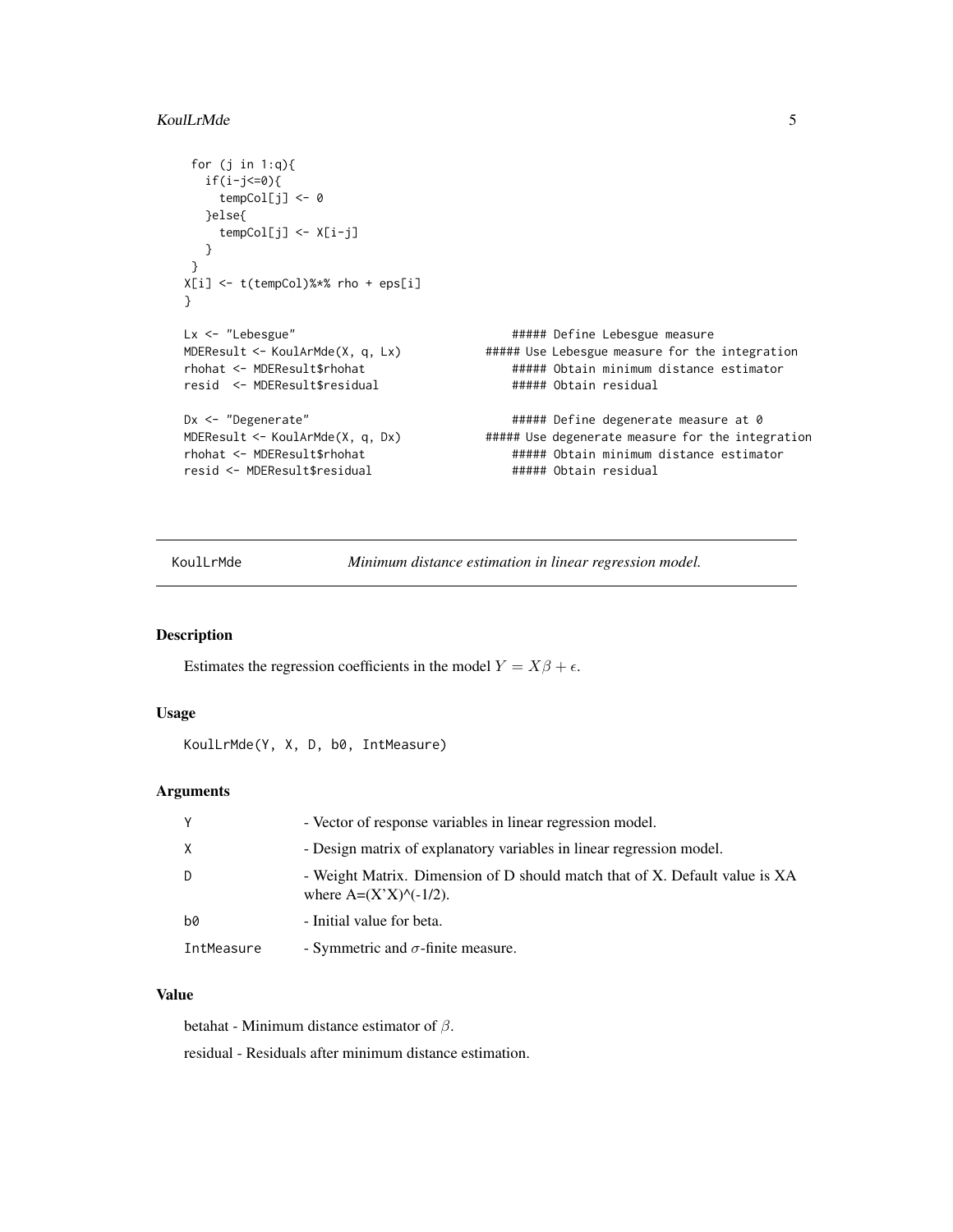#### References

[1] Koul, H. L (1985). Minimum distance estimation in linear regression with unknown error distributions. Statist. Probab. Lett., 3 1-8.

[2] Koul, H. L (1986). Minimum distance estimation and goodness-of-fit tests in first-order autoregression. Ann. Statist., 14 1194-1213.

[3] Koul, H. L (2002). Weighted empirical process in nonlinear dynamic models. Springer, Berlin, Vol. 166

#### See Also

KoulArMde() and Koul2StageMde()

#### Examples

```
####################
n < -10p \le -3X <- matrix(runif(n*p, 0,50), nrow=n, ncol=p) #### Generate n-by-p design matrix X
beta <- c(-2, 0.3, 1.5) #### Generate true beta = (-2, 0.3, 1.5)'
                                        #### Generate errors from N(0,1)
Y <- X%*%beta + eps
D <- "default" \qquad \qquad #### Use the default weight matrix
b0 <- solve(t(X)%*%X)%*%(t(X)%*%Y) #### Set initial value for beta
Lx <- "Lebesgue" \qquad \qquad \qquad ##### Define Lebesgue measure
MDEResult <- KoulLrMde(Y,X,D, b0, Lx) ##### Use Lebesgue measure for the integration
betahat <- MDEResult$betahat ###### Obtain minimum distance estimator
resid <- MDEResult$residual ###### Obtain residual
Dx <- "Degenerate" \qquad \qquad ##### Define degenerate measure at 0
MDEResult <- KoulLrMde(Y,X,D, b0, Dx) ##### Use degenerate measure for the integration
betahat <- MDEResult$betahat ###### Obtain minimum distance estimator
resid <- MDEResult$residual ##### Obtain residual
```